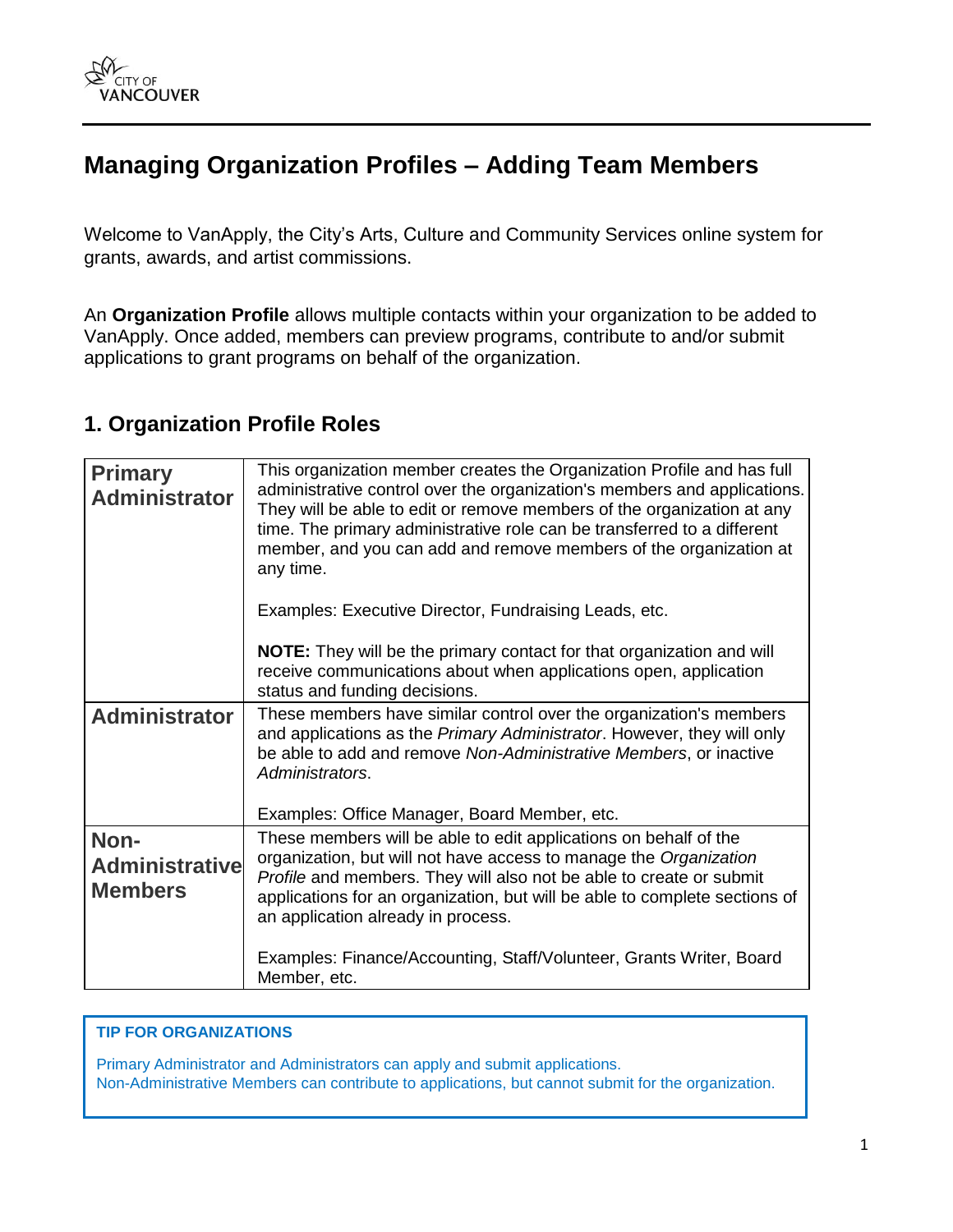

## **2. Managing your Organization Profile**

To manage the **Organization Profile** and access the **Manage Organization** section, please make sure the Organization Profile is selected.

|              | City of Vancouver                |                                                                                                                                                                                                                                             |                                                      | Programs                 | <b>食</b> My Applications | First Last - |
|--------------|----------------------------------|---------------------------------------------------------------------------------------------------------------------------------------------------------------------------------------------------------------------------------------------|------------------------------------------------------|--------------------------|--------------------------|--------------|
|              | First Last -                     |                                                                                                                                                                                                                                             |                                                      |                          |                          |              |
|              |                                  |                                                                                                                                                                                                                                             |                                                      | L)                       |                          |              |
|              |                                  |                                                                                                                                                                                                                                             |                                                      |                          |                          |              |
|              | City of Vancouver                | Welcome to VanApply, the City of Vancouver's Arts, Culture & Community Services Grants and Awards<br>portal.                                                                                                                                |                                                      |                          |                          |              |
| First Last + |                                  | NOTE: If you are an Organization Administrator and are applying for a grant on behalf of your organization, please go to the top left and<br>select drop down menu next to your name to select the Organization account you want to access. |                                                      |                          |                          |              |
| First Last   |                                  | Programs                                                                                                                                                                                                                                    | Search programs                                      | н<br>$\alpha$            | $\equiv$                 |              |
|              | <b>心</b> Non Profit Organization |                                                                                                                                                                                                                                             |                                                      |                          |                          |              |
|              |                                  | <b>Core Support Grant</b>                                                                                                                                                                                                                   | <b>Childcare Enhancement Grant</b>                   |                          |                          |              |
|              |                                  | Accepting applications on 2021 Aug 24 12:00 AM (PDT)<br>(combined Direct Social Services & Organizational Capacity<br>Building)                                                                                                             | Accepting applications on 2021 Aug 24 12:00 AM (PDT) |                          |                          |              |
|              |                                  | Organizations can apply.                                                                                                                                                                                                                    |                                                      | Organizations can apply. |                          |              |

This will enable access to **Manage organization**.

| City of Vancouver                   |                                             | • Programs ★ My Applications | $\bullet$ - | First Last $\star$  |
|-------------------------------------|---------------------------------------------|------------------------------|-------------|---------------------|
| <b>Li</b> Non Profit Organization ▼ |                                             |                              |             | Manage organization |
|                                     |                                             |                              |             |                     |
|                                     | • Programs A My Applications + First Last - |                              |             |                     |
|                                     |                                             | <b>Manage organization</b>   |             |                     |

Click on **Manage organization** and you will be able to access the following:

- Profile Update your organization information and general contact info
- Members Add multiple team members from across your organization
- Teams Create teams within your organization to coordinate applications
- Eligibility Update your organization's eligibility and preferences

| Manage Organization | Profile <sup>1</sup> | <b>Members</b> | Teams | <b>Eligibility</b> |
|---------------------|----------------------|----------------|-------|--------------------|
|                     |                      |                |       |                    |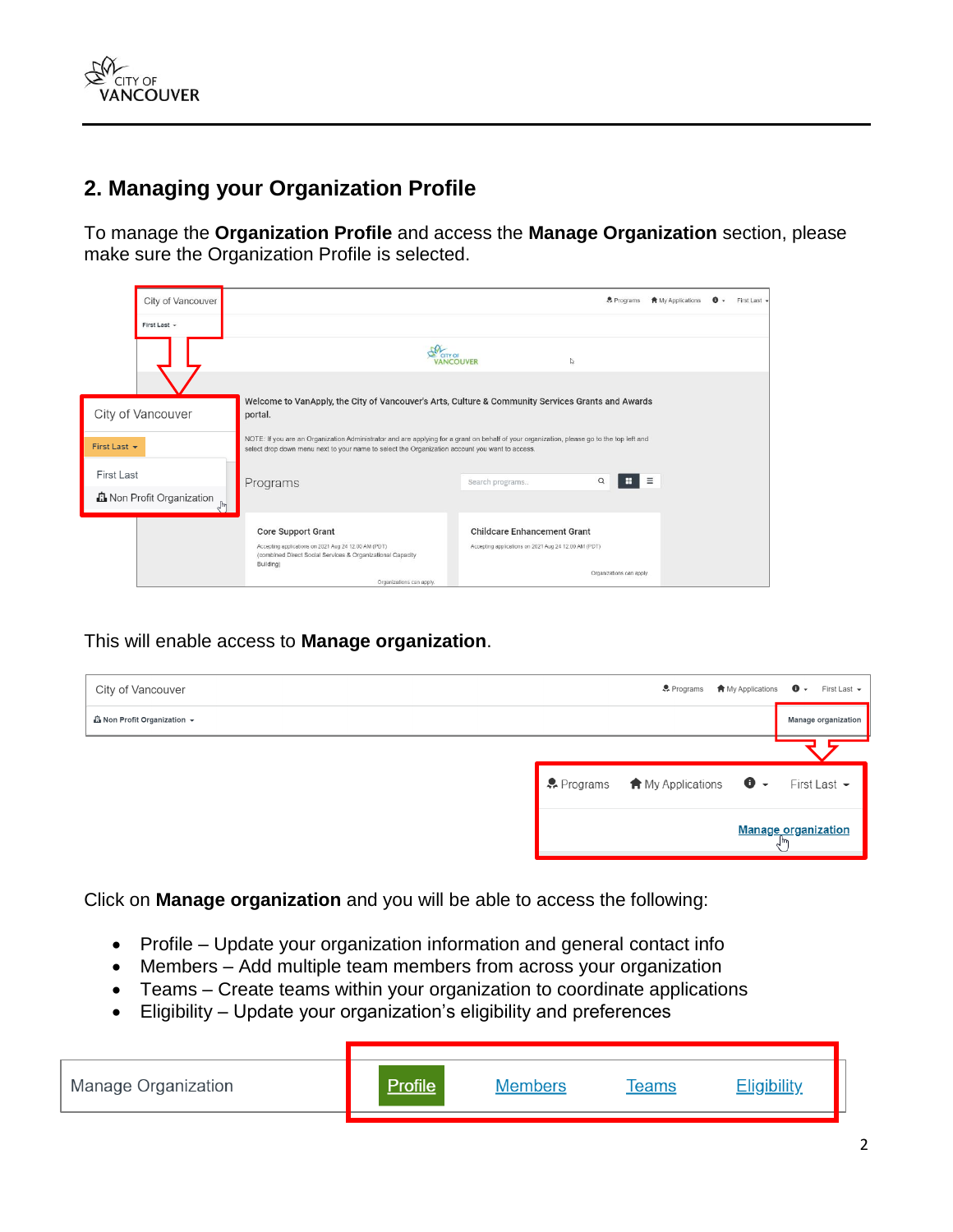

## **3. Adding members to your Organization Profile one at a time**

Go to **Manage organization** near the top right corner of the screen.

| City of Vancouver                         |                                    |                                                      |                     | Programs          | <b>A</b> My Applications | $\bullet$<br>First Last -<br>$\cdot$                   |
|-------------------------------------------|------------------------------------|------------------------------------------------------|---------------------|-------------------|--------------------------|--------------------------------------------------------|
| <b><i>L</i></b> Non Profit Organization ▼ |                                    |                                                      |                     |                   |                          | Manage organization                                    |
|                                           |                                    |                                                      |                     |                   |                          |                                                        |
|                                           |                                    |                                                      | & Programs          | A My Applications | $\mathbf 0$ .            | First Last -                                           |
|                                           |                                    |                                                      |                     |                   |                          | $\underbrace{\text{Manager organization}}_{\text{Im}}$ |
| <b>Click on Members</b>                   |                                    |                                                      |                     |                   |                          |                                                        |
| Manage Organization                       |                                    | <b>Profile</b>                                       | <b>Members</b><br>b |                   | <b>Teams</b>             | <b>Eligibility</b>                                     |
| <b>Click on Add Member</b>                |                                    |                                                      |                     |                   |                          |                                                        |
| Actions -<br>$\mathbf 0$<br>$\smile$      | <b>Add member</b><br>رساخ          |                                                      |                     | Search            |                          | Ш<br>$\alpha$                                          |
| Name                                      | Email                              | Role                                                 | Teams               | Last login        | Signup date              | Active                                                 |
| First Last<br>FL.                         | hannadgcritoph+FirstLast@gmail.com | Primary administrator                                |                     | Today             | 4 days ago               | ✓                                                      |
|                                           |                                    | Page: 1 (1 - 1 of 1)<br>25<br>$\overline{\mathbf v}$ | ø                   |                   |                          |                                                        |

Enter the **First Name, Last Name,** and **Email Address** of the member

Select if they will have Administrative or Non-Administrative Access. See above **Organization Profile Roles**

*Optional:* If you have teams created, click to add members to a team.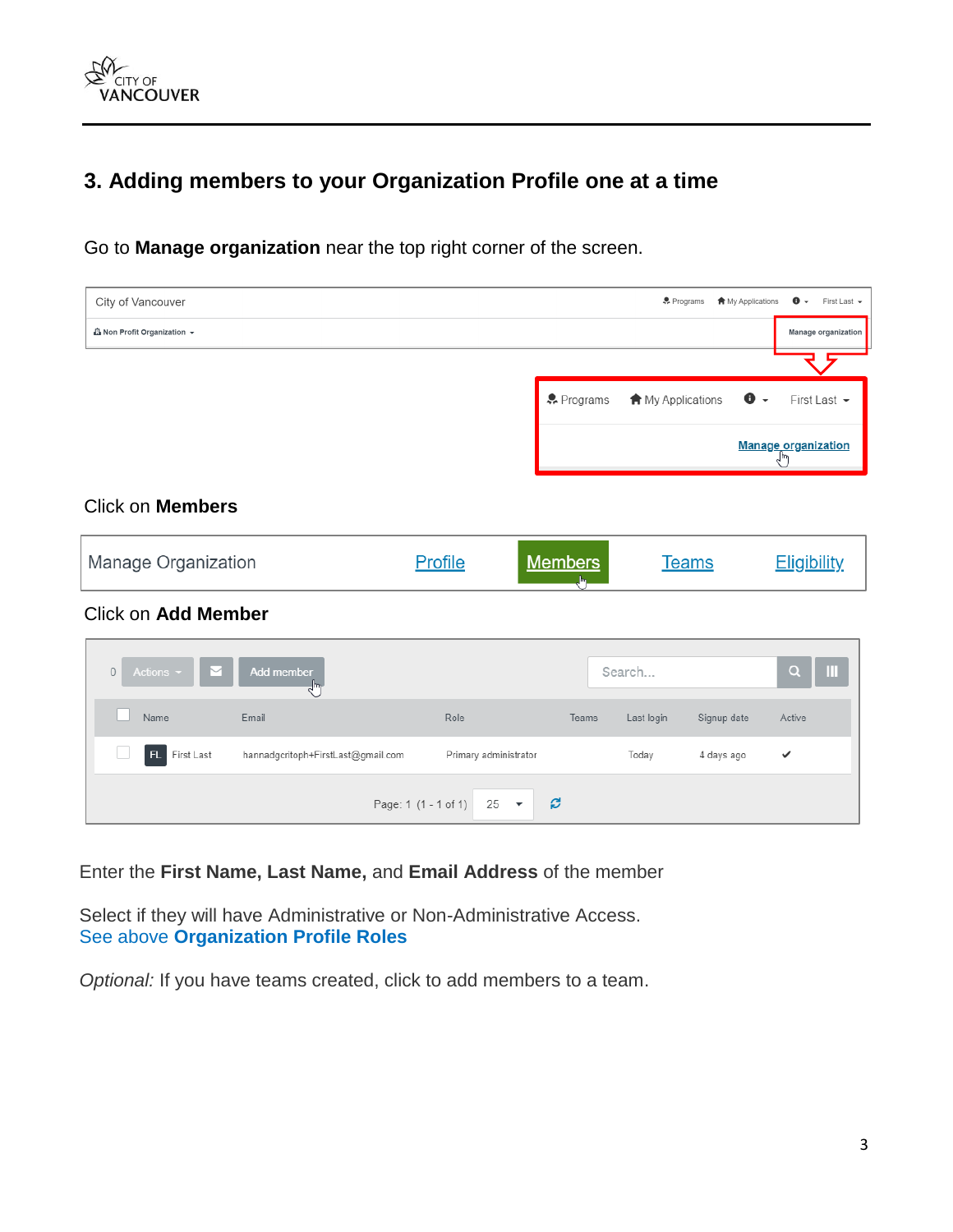

Select Notify the user that you are adding them to the organization. **Click Add**.



Select **Include a custom message in the email** to send a quick message including the reasoning for inviting them to the site.

## **4. Adding multiple team members to your Organization Profile**

Click on **Add Member**

| Actions $\sim$ $\blacksquare$<br>$\overline{0}$ | Add member                         |                                |       | Search     |             | $\blacksquare$<br>Q |
|-------------------------------------------------|------------------------------------|--------------------------------|-------|------------|-------------|---------------------|
| Name                                            | Email                              | Role                           | Teams | Last login | Signup date | Active              |
| <b>FL</b><br>First Last                         | hannadgcritoph+FirstLast@gmail.com | Primary administrator          |       | Today      | 4 days ago  | $\checkmark$        |
|                                                 |                                    | B<br>Page: 1 (1 - 1 of 1) 25 ▼ |       |            |             |                     |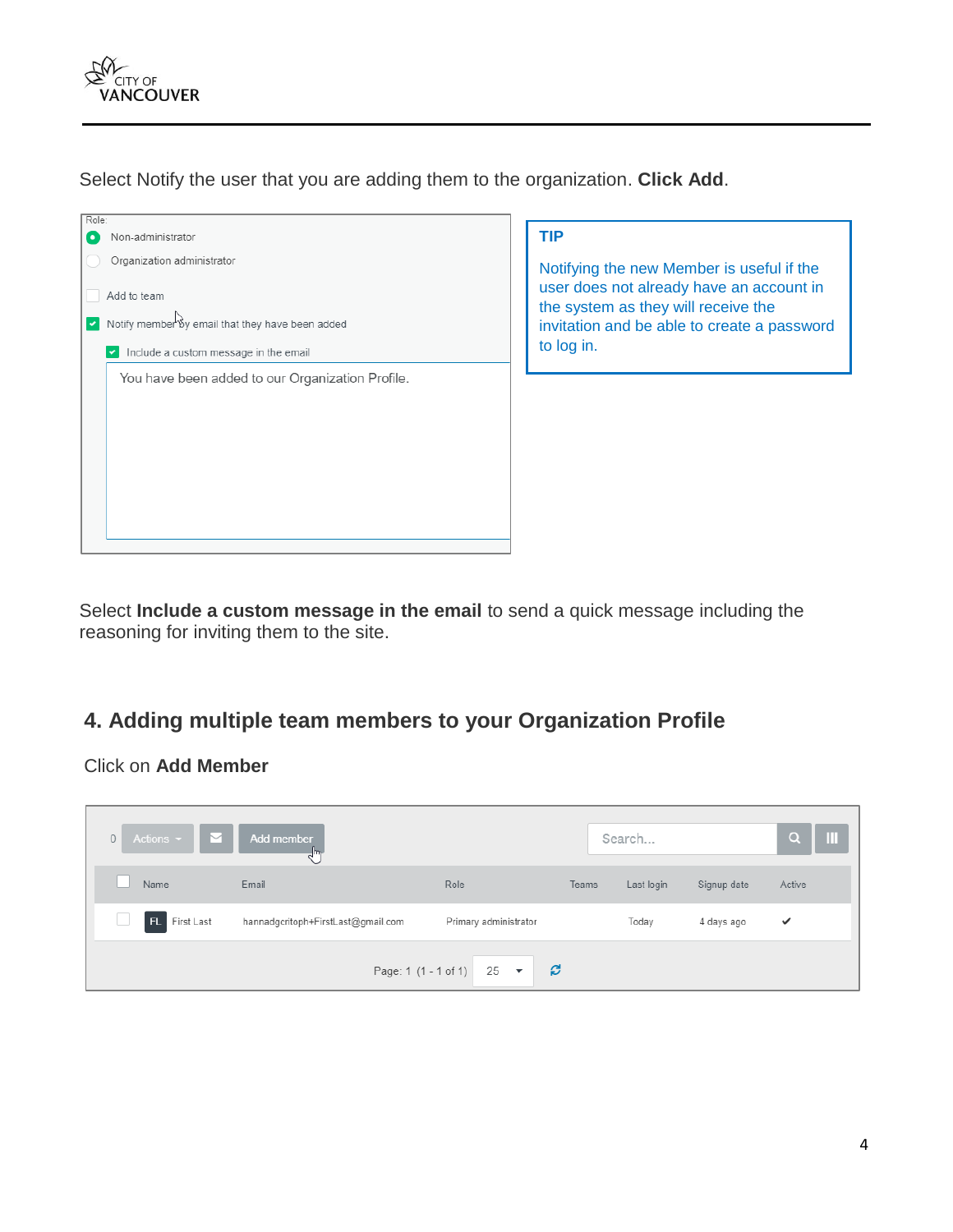

#### Click on **Import Members** on the top right

| Add members                                                                          |           | $\times$<br>Import members |
|--------------------------------------------------------------------------------------|-----------|----------------------------|
| First name                                                                           | Last name |                            |
| Email: (required)                                                                    |           |                            |
| Role:<br>Non-administrator<br>$\overline{\phantom{a}}$<br>Organization administrator |           |                            |
| Add to team<br>Notify member by email that they have been added                      |           |                            |
|                                                                                      |           | CANCEL<br><b>ADD</b>       |

Click to **Download Template (.csv file).** 

**The system will download a file for you to fill out with the Email**, **First name, Last name, Access (non-administrator, administrator;** see above for descriptions**)**.

| Import members                                                                                                 | X                                                                                          |
|----------------------------------------------------------------------------------------------------------------|--------------------------------------------------------------------------------------------|
| Select a populated member list<br>Choose file<br>Browse<br>How should we handle members with duplicate emails? |                                                                                            |
| Skip<br>Notify members by email that they have been added                                                      | ▼                                                                                          |
| Download template                                                                                              | After downloading a template, populate it with the list of organization members to import. |
|                                                                                                                | <b>IMPORT</b><br>CANCEL                                                                    |

Once you have saved the file on your computer, select **Choose File** under **Upload your populated organization template:**

Choose what you would like to do with **Duplicate Entries**.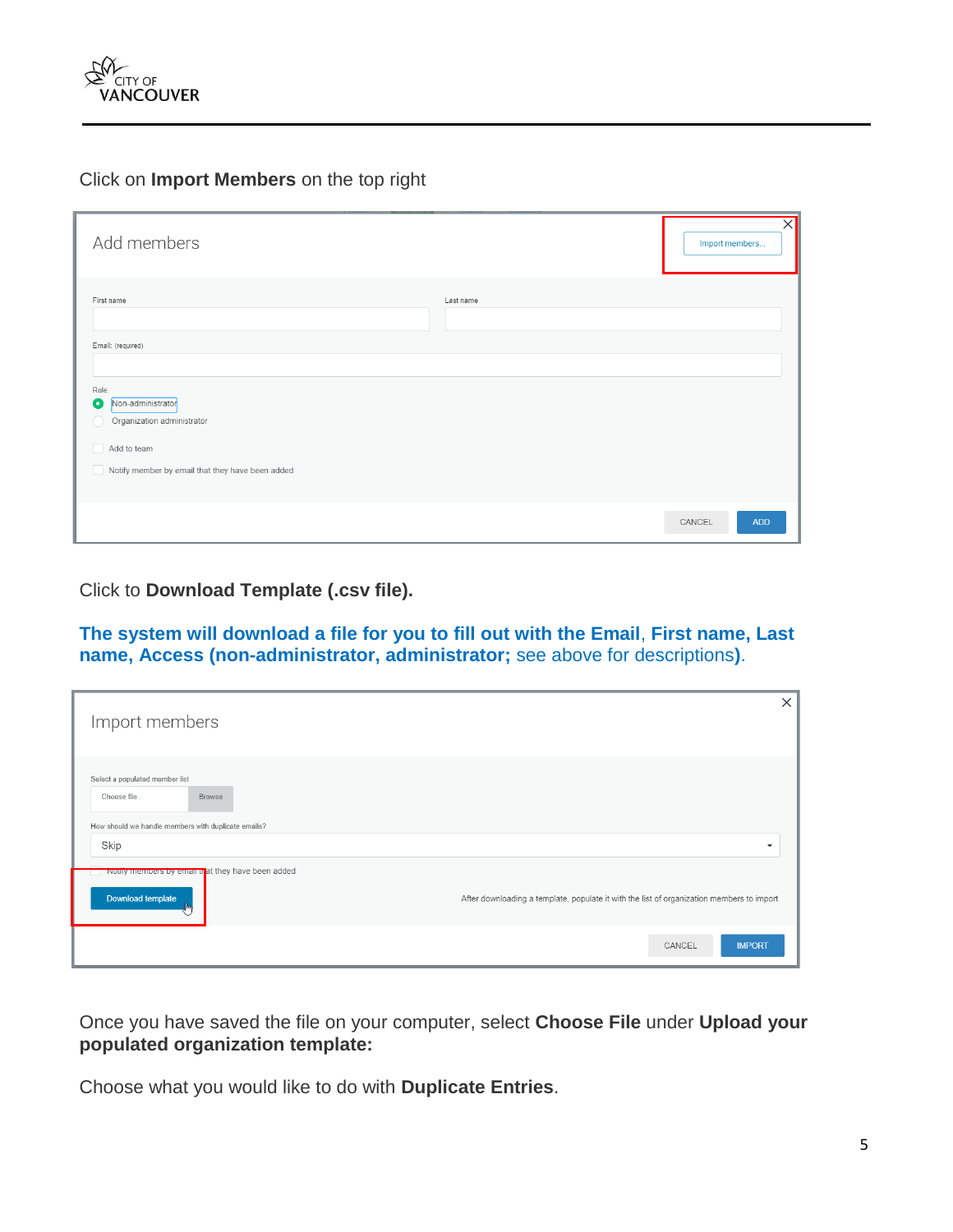

Select **Notify user by email that they have been added.**



Select **Include a custom message in the email** to send a quick message including the reasoning for inviting them to the site. The same message will be sent to all users in the CSV file.

## **5. Activate a member**

In order for members to be created and edit an application for the organization, they will need to be activated as a member of the organization. When a member is invited they will receive an email and be able to activate their account.

As an organization administrator, you will also be able to activate your members account to ensure that when they log in they can access the organization:

In **Manage Organization** (top right corner), go to Members and click on More Options OR select the member(s) and click **Actions; c**lick **Activate** .